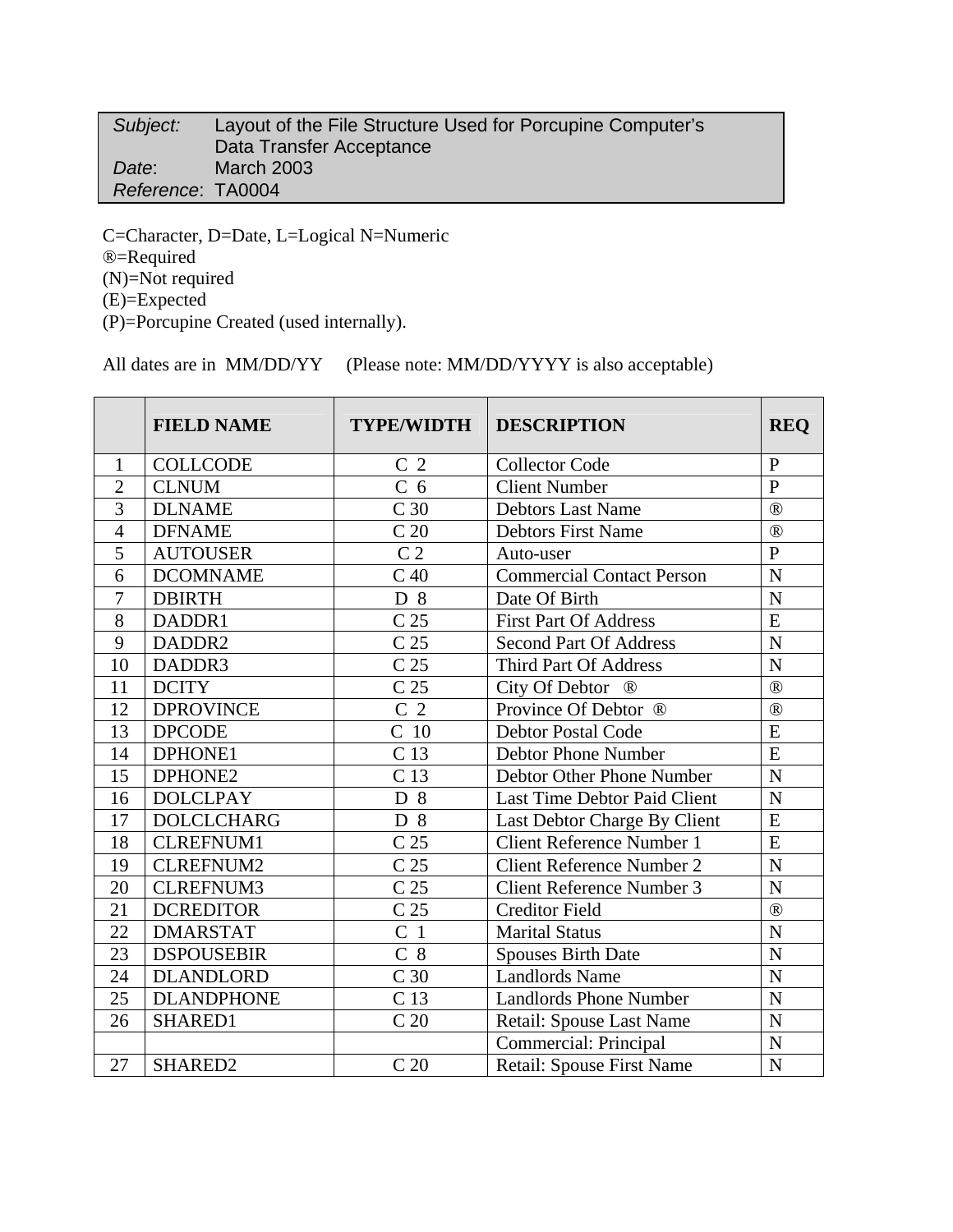|    | <b>FIELD NAME</b>   | <b>TYPE/WIDTH</b> | <b>DESCRIPTION</b>                  | <b>REQ</b>     |
|----|---------------------|-------------------|-------------------------------------|----------------|
|    |                     |                   | <b>Commercial: Home Address</b>     | $\mathbf N$    |
| 28 | SHARED3             | C 30              | Retail: Employer                    | $\mathbf N$    |
|    |                     |                   | <b>Commercial: Branch Address 2</b> | $\overline{N}$ |
| 29 | SHARED4             | C <sub>20</sub>   | Retail: Spouse Employer             | $\mathbf N$    |
|    |                     |                   | <b>Commercial: Home Phone</b>       | $\overline{N}$ |
| 30 | SHARED5             | C <sub>20</sub>   | Retail: Employer Phone              | $\mathbf N$    |
|    |                     |                   | <b>Commercial: Branch Address 1</b> | $\overline{N}$ |
| 31 | SHARED6             | C <sub>20</sub>   | Retail: Previous Employer           | $\mathbf N$    |
|    |                     |                   | <b>Commercial: Type Of Business</b> | $\mathbf N$    |
| 32 | SHARED7             | C <sub>20</sub>   | Retail: Spouse Work Phone #         | $\mathbf N$    |
|    |                     |                   | Commercial: Supplier 1              | $\overline{N}$ |
| 33 | SHARED <sub>8</sub> | C <sub>20</sub>   | Retail: Spouse S.I.N.               | $\mathbf N$    |
|    |                     |                   | Commercial: Supplier 2              | $\overline{N}$ |
| 34 | SHARED9             | C <sub>20</sub>   | Retail: Debtor S.I.N.               | $\overline{N}$ |
|    |                     |                   | Commercial: Supplier 3              | $\mathbf N$    |
| 35 | SHARED10            | C <sub>20</sub>   | Retail: Not Used For Retail         | N              |
|    |                     |                   | Commercial: Supplier 4              | $\mathbf N$    |
| 36 | <b>DLISTDATE</b>    | D 8               | <b>List Date</b>                    | $^{\circledR}$ |
| 37 | <b>DLISTAMT</b>     | N 102             | <b>List Amount</b>                  | $^{\circledR}$ |
| 38 | <b>DSYSLISDAT</b>   | D 8               | <b>System List Date</b>             | $\mathbf{P}$   |
| 39 | <b>DRATE</b>        | N 10 3            | <b>Commission Rate</b>              | E              |
| 40 | <b>DBALANCE</b>     | N 102             | <b>Balance Owing</b>                | $^{\circledR}$ |
| 41 | <b>DTOTALDUE</b>    | N 102             | Total Including Interest Etc.       | $^{\circledR}$ |
| 42 | <b>DLEGALFEES</b>   | N 102             | <b>Court Costs</b>                  | $\overline{N}$ |
| 43 | <b>DBANKCHAR</b>    | N 102             | <b>Bank Charges</b>                 | $\mathbf N$    |
| 44 | <b>DINTEREST</b>    | N 102             | <b>Interest Accumulated</b>         | $\overline{N}$ |
| 45 | <b>DCOSTS</b>       | N 102             | Csl Costs                           | $\mathbf N$    |
| 46 | <b>DLASTCONDA</b>   | $C_8$             | Date Of Last Verbal Contact         | ${\bf N}$      |
| 47 | <b>DLASTPAYDA</b>   | $C_8$             | Date Of Last Payment                | $\mathbf N$    |
| 48 | <b>DLASTWORDA</b>   | $C_8$             | Date Last Worked                    | $\mathbf N$    |
| 49 | DRET_COM            | L <sub>1</sub>    | Retail(T), Commercial(F) Flag       | $^{\circledR}$ |
| 50 | <b>DCYCLE</b>       | N <sub>3</sub>    | Cycle Period                        | ${\bf P}$      |
| 51 | <b>DPFEMP</b>       | L <sub>1</sub>    | Employed                            | ${\bf N}$      |
| 52 | <b>DCALINT</b>      | L <sub>1</sub>    | <b>Interest Calculator Flag</b>     | ${\bf N}$      |
| 53 | <b>DINTRATE</b>     | N73               | <b>Interest Rate On Debt</b>        | ${\bf N}$      |
| 54 | <b>MISC</b>         | C <sub>40</sub>   | Miscellaneous Information           | ${\bf N}$      |
| 55 | <b>CREDITCARD</b>   | C <sub>20</sub>   | <b>Credit Card Number</b>           | ${\bf N}$      |
| 56 | <b>INTSTDATE</b>    | D <sub>8</sub>    | <b>Interest Start Date</b>          | ${\bf N}$      |
| 57 | <b>DSCHDATE</b>     | D 8               | <b>Scheduling Date</b>              | $\overline{P}$ |
| 58 | <b>DSCHTIME</b>     | C <sub>5</sub>    | <b>Scheduling Time</b>              | $\mathbf{P}$   |
| 59 | COMM1               | C <sub>55</sub>   | Comment #1                          | $\mathbf N$    |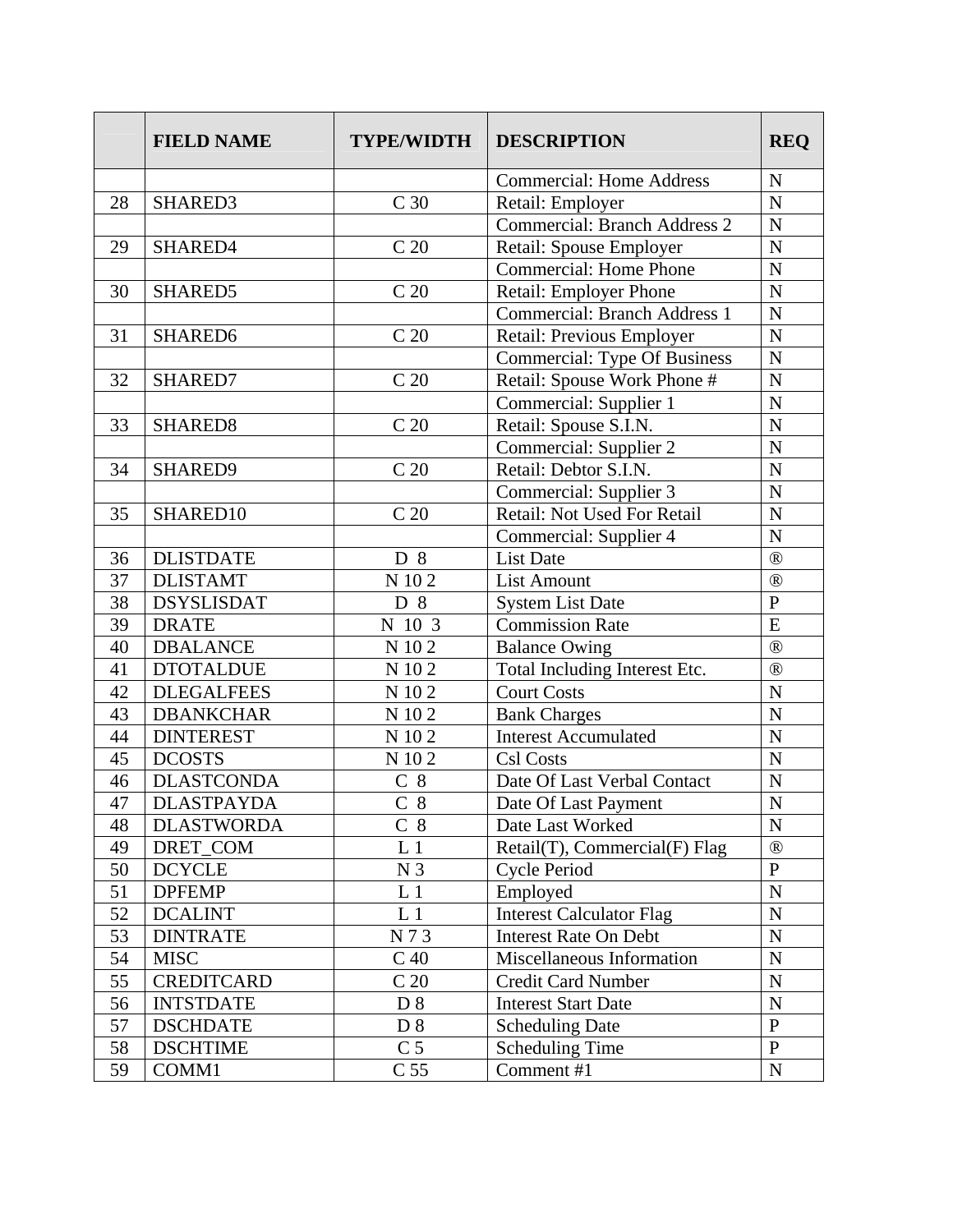|                | <b>FIELD NAME</b> | <b>TYPE/WIDTH</b> | <b>DESCRIPTION</b>                   | <b>REQ</b>         |
|----------------|-------------------|-------------------|--------------------------------------|--------------------|
| 60             | COMM2             | C <sub>55</sub>   | Comment #2                           | $\mathbf N$        |
| 61             | COMM3             | C <sub>55</sub>   | <b>These Comments Will Sometimes</b> | $\mathbf N$        |
| 62             | COMM4             | C <sub>55</sub>   | <b>Contain Additional Info</b>       | $\overline{N}$     |
| 63             | COMM <sub>5</sub> | C <sub>55</sub>   | Like Second Phone #, Work            | $\mathbf N$        |
| 64             | COMM <sub>6</sub> | C <sub>55</sub>   | Phone # Or Other Helpfull Info       | $\overline{N}$     |
| 65             | COMM7             | C <sub>55</sub>   | Most Of The Time They Will Be        | $\mathbf N$        |
| 66             | COMM8             | C <sub>55</sub>   | Blank.                               | $\mathbf N$        |
| 67             | COMM9             | C <sub>55</sub>   |                                      | $\overline{N}$     |
| 68             | COMM10            | C <sub>55</sub>   |                                      | $\mathbf N$        |
|                |                   |                   |                                      |                    |
|                |                   |                   |                                      |                    |
| $\ddot{\cdot}$ |                   |                   |                                      |                    |
| 78             | COMM20            | C <sub>55</sub>   |                                      | N                  |
| 79             | <b>DMULTIPLE</b>  | L <sub>1</sub>    | Multiple Debt                        | $\mathbf{P}$       |
| 80             | <b>DMULREFNUM</b> | N <sub>6</sub>    | Multiple Debt Reference Number       | $\mathbf{P}$       |
| 81             | <b>DUPTYPE</b>    | C <sub>1</sub>    | Duplicate                            | $\overline{P}$     |
| 82             | <b>PRECOLL</b>    | L <sub>1</sub>    | <b>Precollection Debt</b>            | $\overline{N}$     |
| 83             | <b>DOJUDGMENT</b> | D 8               | Date Of Judgement                    | $\overline{N}$     |
| 84             | <b>ACTIONNUMB</b> | C <sub>20</sub>   | <b>Action Number</b>                 | $\overline{N}$     |
| 85             | <b>COURT</b>      | C <sub>20</sub>   | Court                                | $\overline{N}$     |
| 86             | PHO2WHO           | C <sub>9</sub>    | Who Phone 2 Is                       | $\overline{\rm N}$ |
| 87             | <b>DFORWARD</b>   | L <sub>1</sub>    | Forward Account Out                  | ${\bf P}$          |
| 88             | <b>DFORAGEN</b>   | C <sub>6</sub>    | <b>Forwarded Client</b>              | $\overline{P}$     |
| 89             | <b>DFORRATE</b>   | N 63              | Forwarding Rate                      | $\overline{P}$     |
| 90             | <b>MAIL_RET</b>   | L <sub>1</sub>    | Mail Returned                        | $\mathbf{P}$       |
| 91             | <b>ASS_OVER</b>   | L <sub>1</sub>    | <b>Assignment Override</b>           | $\mathbf{P}$       |
| 92             | <b>SENDLSTFOR</b> | C <sub>1</sub>    | <b>Report Flag</b>                   | $\overline{P}$     |
| 93             | <b>CONTROL</b>    | C <sub>20</sub>   | <b>Control Field</b>                 | $\mathbf N$        |
| 94             | <b>GRACEPER</b>   | C <sub>1</sub>    | Grace Period [Y/N]                   | $\overline{N}$     |
| 95             | <b>GRACEDATE</b>  | D 8               | Date Grace Period Expires            | $\mathbf N$        |
| 96             | <b>FINDEMAND</b>  | L <sub>1</sub>    | <b>Final Demand</b>                  | $\mathbf{P}$       |
| 97             | <b>COLNAME</b>    | C <sub>30</sub>   | <b>Co-Debtor Last Name</b>           | ${\bf N}$          |
| 98             | <b>COFNAME</b>    | C <sub>20</sub>   | <b>Co-Debtor First Name</b>          | $\mathbf N$        |
| 99             | <b>COSIN</b>      | C <sub>12</sub>   | Co-Debtor SIN                        | $\mathbf N$        |
| 100            | <b>CODOB</b>      | D 8               | Co-Debtor DOB                        | $\mathbf N$        |
| 101            | <b>COPHONE</b>    | C <sub>13</sub>   | Co-Debtor Phone                      | $\mathbf N$        |
| 102            | COADDR1           | C <sub>25</sub>   | Co-Debtor Address Line 1             | ${\bf N}$          |
| 103            | COADDR2           | C <sub>25</sub>   | Co-Debtor Address Line 2             | ${\bf N}$          |
| 104            | <b>COCITY</b>     | C <sub>25</sub>   | Co-Debtor City                       | $\mathbf N$        |
| 105            | <b>COPROV</b>     | C <sub>2</sub>    | <b>Co-Debtor Province</b>            | ${\bf N}$          |
| 106            | <b>COPCODE</b>    | C <sub>10</sub>   | <b>Co-Debtor Postal Code</b>         | ${\bf N}$          |